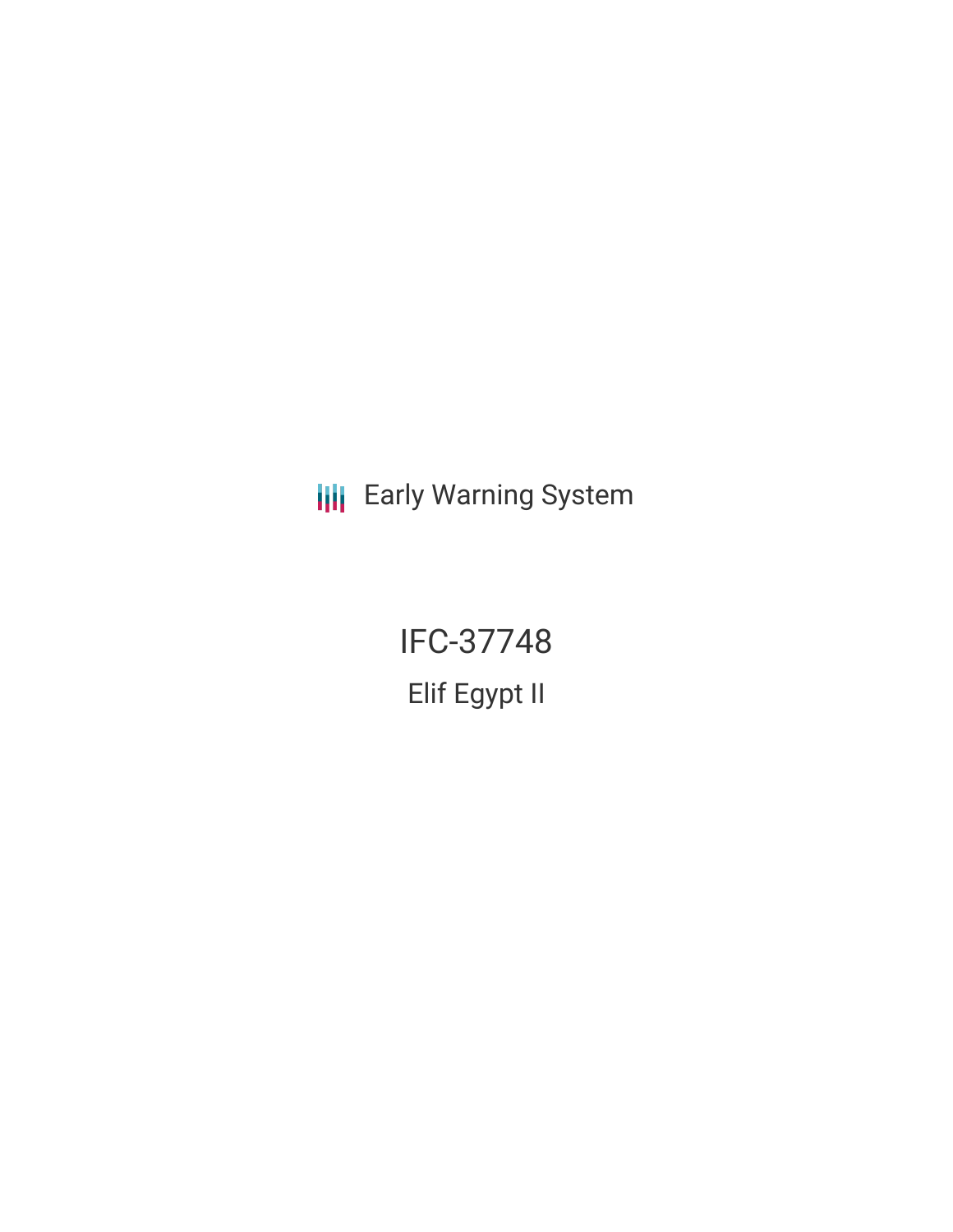### **Quick Facts**

| <b>Countries</b>               | Turkey                                                |
|--------------------------------|-------------------------------------------------------|
| <b>Financial Institutions</b>  | International Finance Corporation (IFC)               |
| <b>Status</b>                  | Hold                                                  |
| <b>Bank Risk Rating</b>        | B                                                     |
| <b>Voting Date</b>             | 2016-04-30                                            |
| <b>Borrower</b>                | ELIF PLASTIK AMBALAJ SANAYI VE TICARET ANONIM SIRKETI |
| <b>Sectors</b>                 | Industry and Trade                                    |
| <b>Investment Amount (USD)</b> | $$20.00$ million                                      |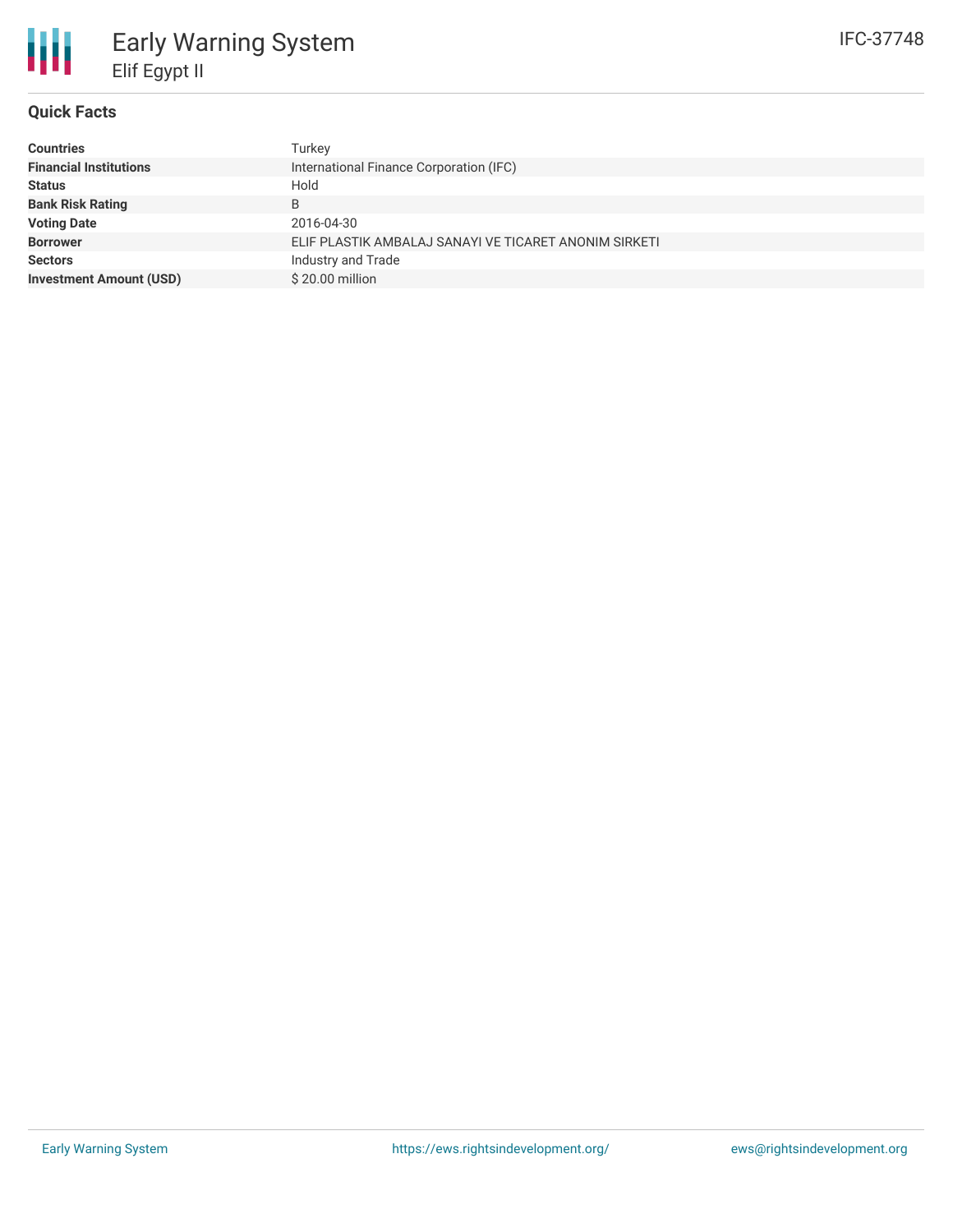

# **Project Description**

IFC investment consists of a loan of up to US\$20 million for Elif's working capital requirements and ongoing general investments in Elif Plastik Ambalaj Sanayi ve Ticaret A.S. ("Elif", the "Sponsor" or the "company"), a global supplier of flexible thin films packaging industry primarily catering to consumer product companies..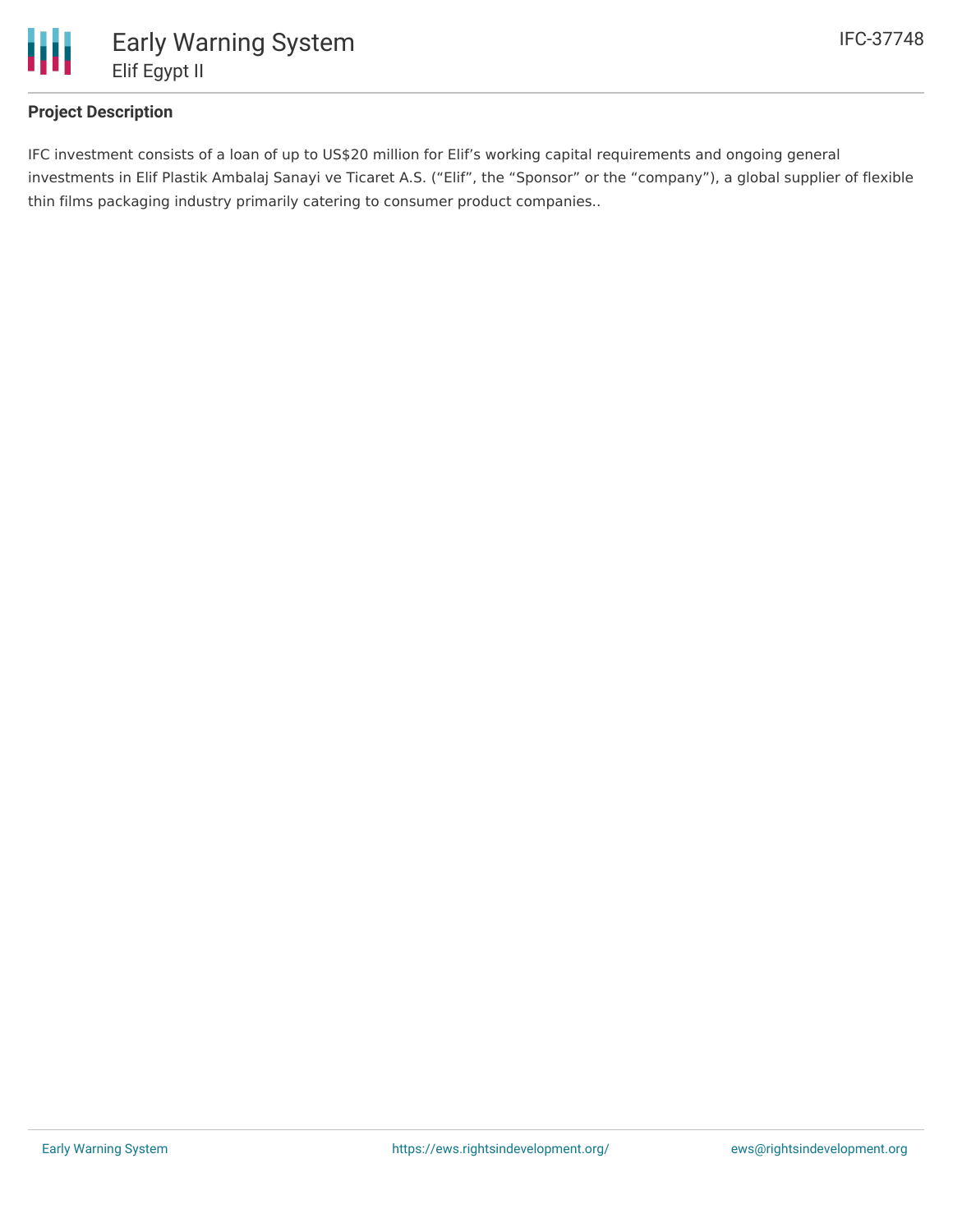# **Investment Description**

• International Finance Corporation (IFC)

Elif Plastik, a global supplier of flexible plastic packaging solutions for consumer goods, is a family owned company with production facilities in Istanbul, Turkey. It was formed in 1972 and is presently owned by the Salargil family of Turkey.

IFC investment consists of a loan of up to US\$20 million for Elif's working capital requirements and on-going general investments.